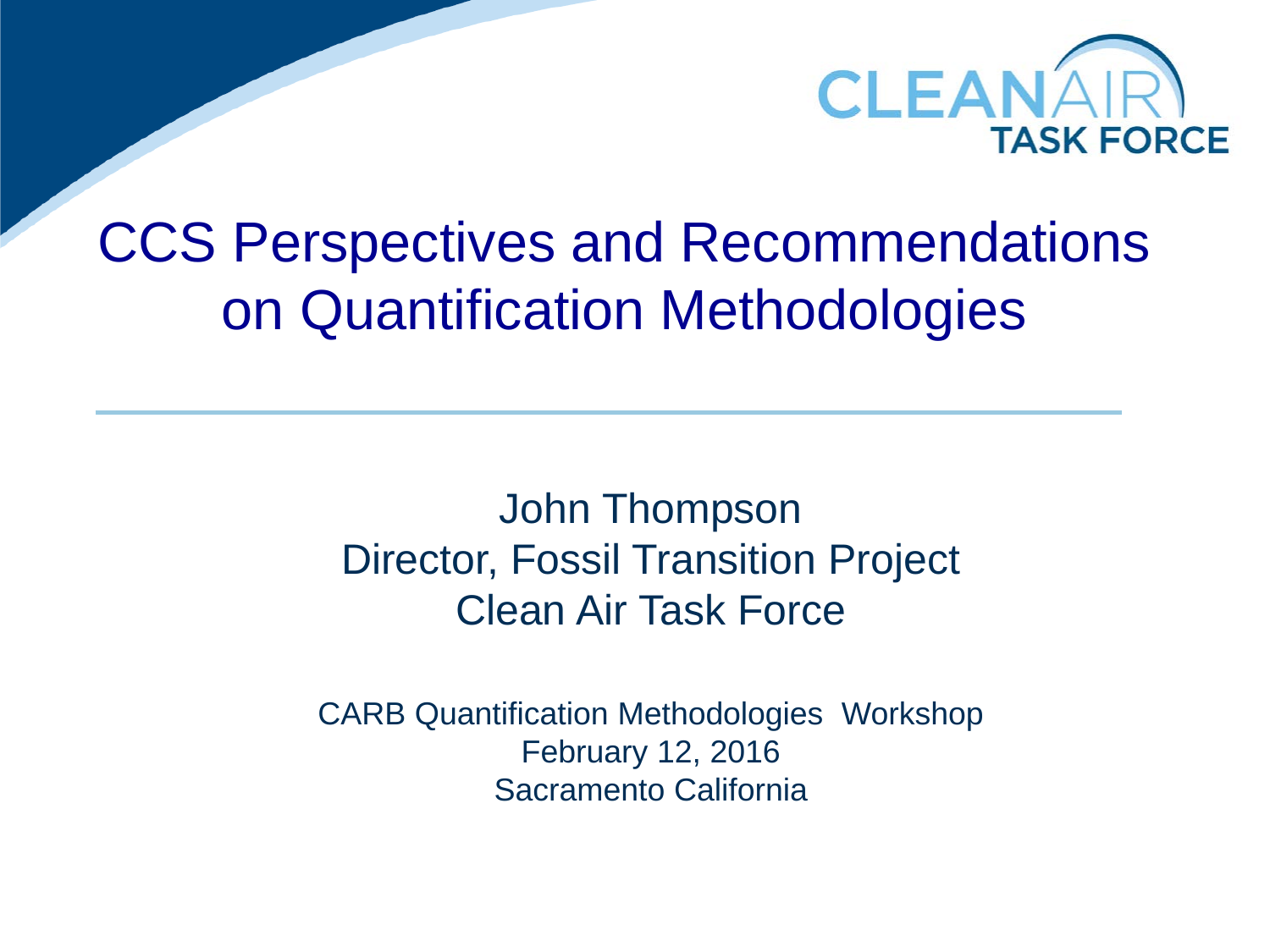

# Clean Air Task Force

### **North America**

- Working to move NGCC-CCUS projects
- Modeling proposed EPA CO2 rules to increase CCS deployment
- Promoting technology innovation aimed at cutting costs and improving performance

### **China**

- Facilitating projects between US and Chinese companies
- Holding workshops and training schools on EOR and CCUS.
- Hosting delegations from China to tour US sites

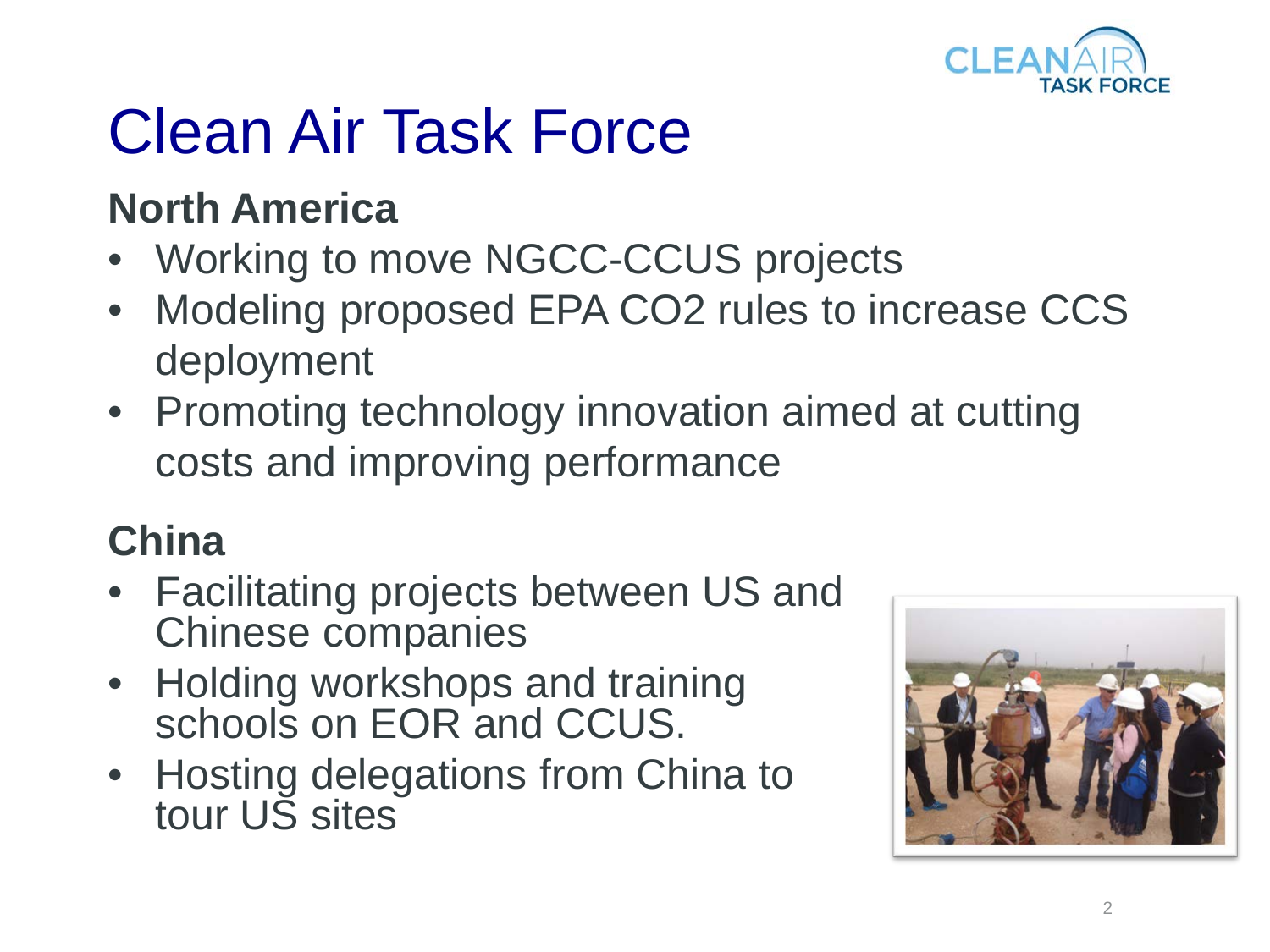

## Two CCS Points (that may not have been mentioned)

• CCS isn't just for power, but for industrial plants too.



• To develop CCS, focus on "hubs"

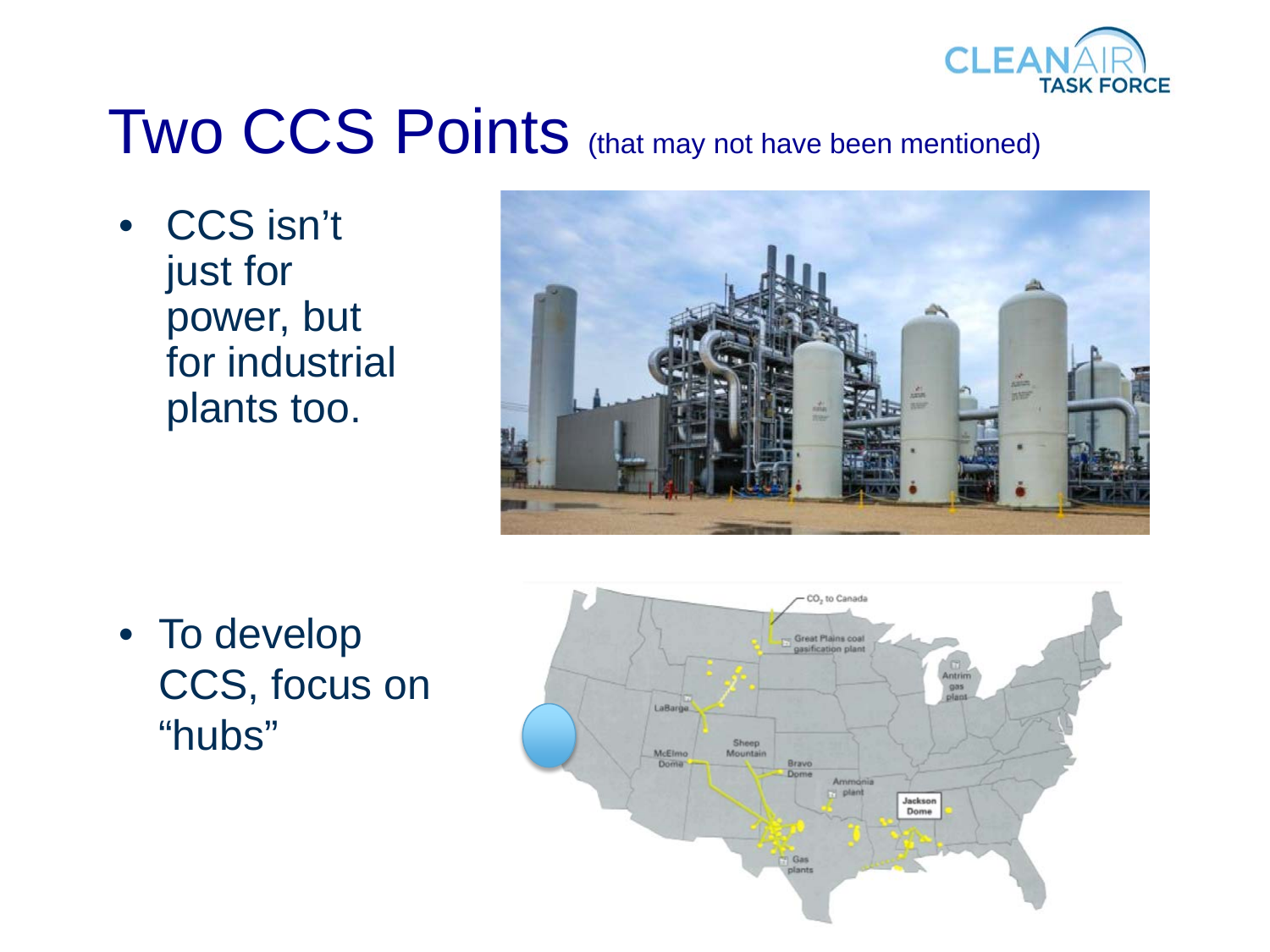

### Industrial CCS

- Industrial  $CO<sub>2</sub>$  emissions represents 25% of total global  $CO<sub>2</sub>$  energy emissions.
- IEA concludes that CCS is the most important new technology to address direct CO<sub>2</sub> emissions from the industrial sector.
- In California, 9 of the 10 largest stationary sources of  $CO<sub>2</sub>$  are industrial.
- California needs CCS if for no other reason than to address industrial emissions.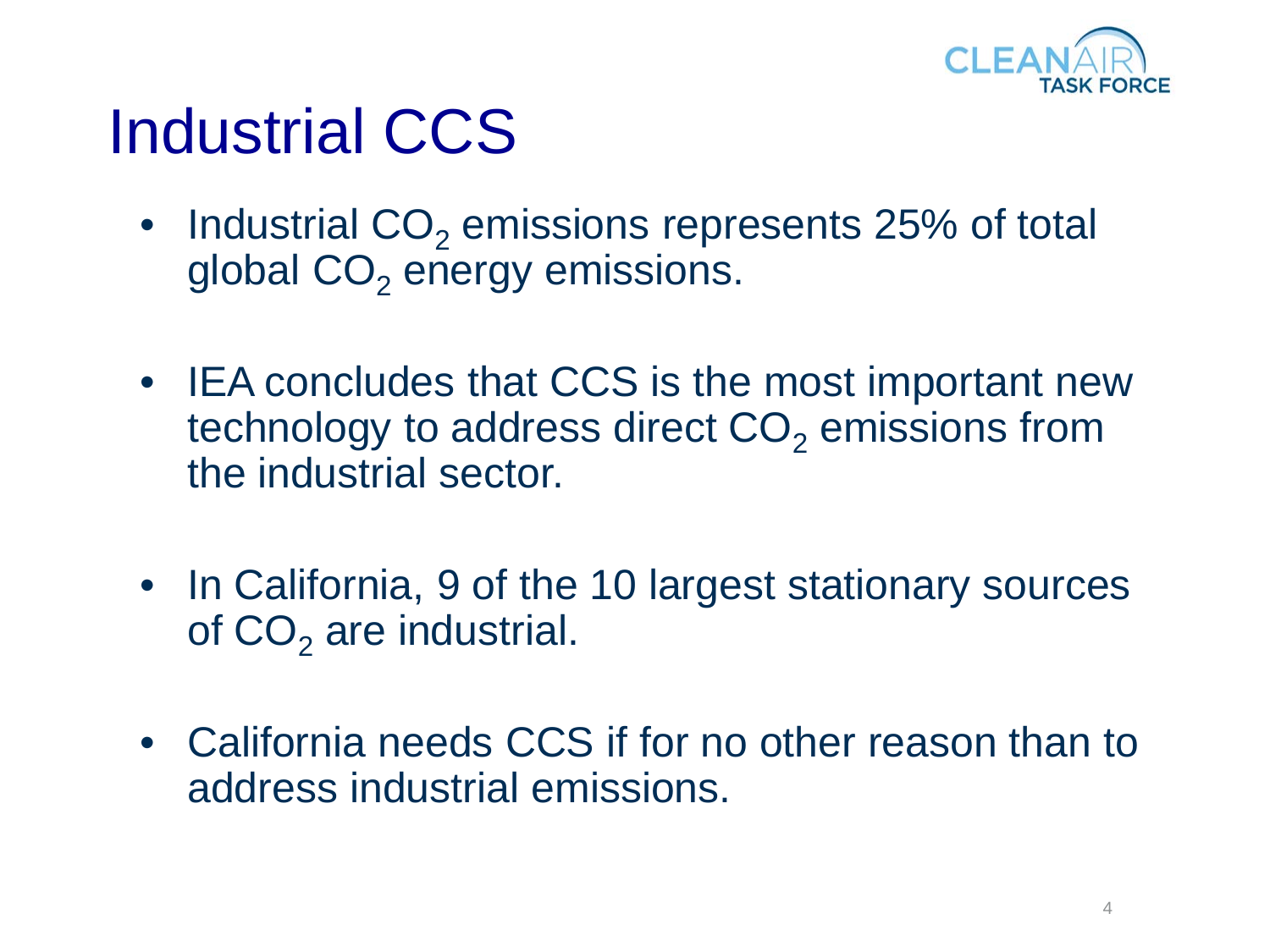

#### **Storage Site Networks or "Hubs"- CCS network of pipelines and storage sites**

#### **The Permian Basin Hub in Texas**



#### **What hubs do:**

- De-risk projects by removing storage and transport uncertainties
- Act as a nucleus for new capture technologies